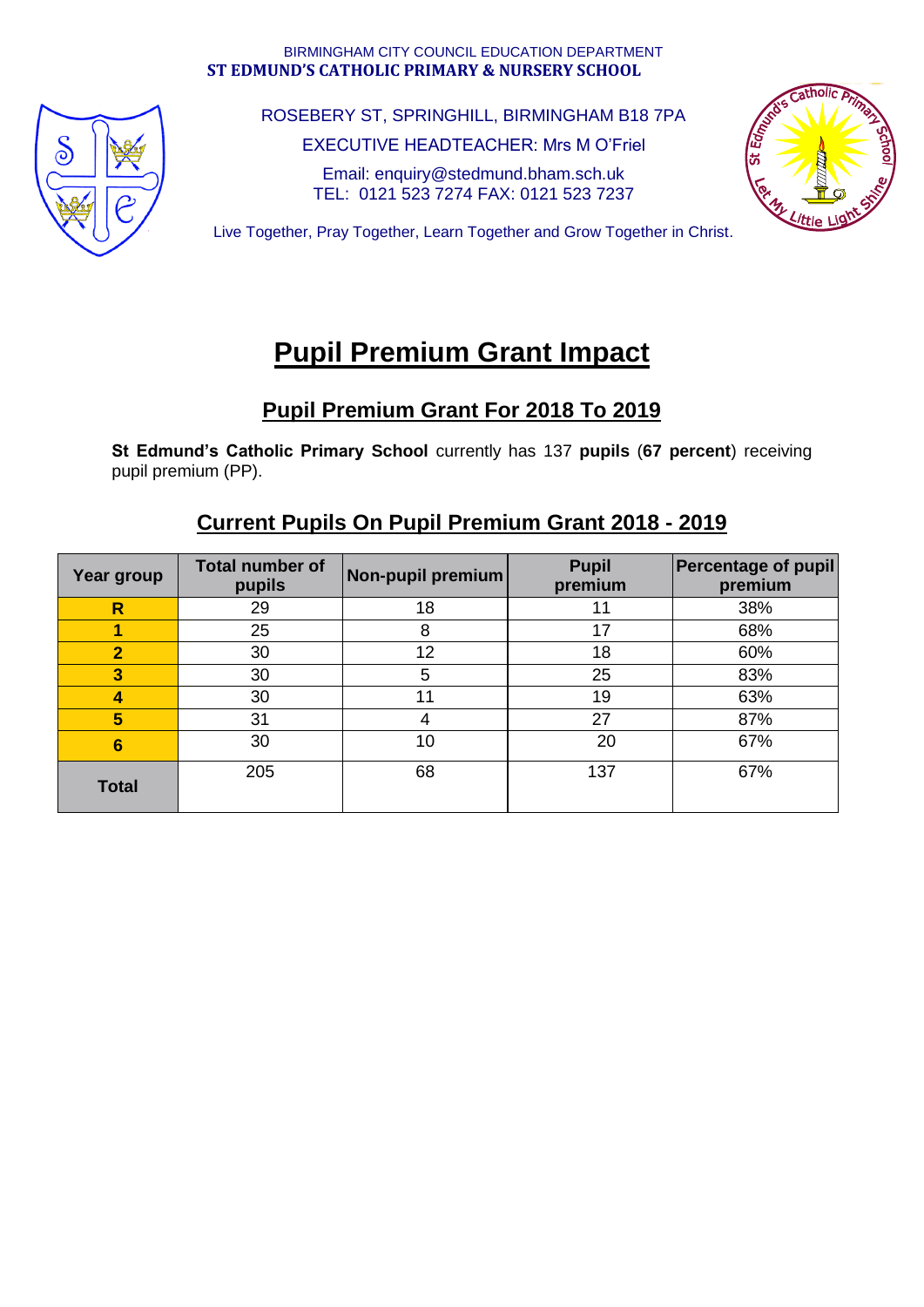#### **Summary of pupil premium 2018 - 2019**

This compares the school's performance against national benchmarks and highlights the impact of the spending – remember the school performance must be judged against other pupils nationally.

|                                                                 | Attainment at end of KS 1 - Year 2<br>$(2018 - 2019)$ |             |              | <b>Other children</b><br>nationally (2018-2019) |      |      |
|-----------------------------------------------------------------|-------------------------------------------------------|-------------|--------------|-------------------------------------------------|------|------|
| <b>Pupil premium</b><br>groups                                  | Reading (%)                                           | Writing (%) | Maths $(\%)$ | R                                               | W    | M    |
| <b>All children attaining</b><br><b>Expected' at end of KS1</b> | 63                                                    | 63          | 67           | 77.7                                            | 72.3 | 78.4 |
| <b>Pupil premium attaining</b><br>'Expected' at end of KS1      | 61                                                    | 61          | 61           |                                                 |      |      |

|                                                                  | Attainment at end of KS2 - Year 6<br>$(2018 - 2019)$ |             |              | <b>Other children</b><br>nationally<br>$(2018 - 2019)$ |      |      |
|------------------------------------------------------------------|------------------------------------------------------|-------------|--------------|--------------------------------------------------------|------|------|
| <b>Pupil premium</b><br>groups                                   | Reading (%)                                          | Writing (%) | Maths $(\%)$ | R                                                      | W    | M    |
| All children attaining at<br>'Expected' at end of KS2            | 80                                                   | 77          | 80           | 76.1                                                   | 81.4 | 81.8 |
| <b>Pupil premium attaining</b><br><b>Expected' at end of KS2</b> | 74                                                   | 63          | 69           |                                                        |      |      |

## **Children meeting age-related expectations (ARE) (internal tracking)**

|                                        | Whole school attainment in KS1 |             |              |  |  |  |
|----------------------------------------|--------------------------------|-------------|--------------|--|--|--|
| $(2018 - 2019)$                        | Reading (%)                    | Writing (%) | Maths (%)    |  |  |  |
| <b>All children attaining ARE</b>      | 62.5                           | 59          | 68           |  |  |  |
| Pupil premium pupils attaining ARE     | 63                             | 57          | 63           |  |  |  |
| Non-pupil premium pupils attaining ARE | 61                             | 61.2        | 63           |  |  |  |
|                                        | Whole school attainment in KS2 |             |              |  |  |  |
| $(2018 - 2019)$                        | Reading (%)                    | Writing (%) | Maths $(\%)$ |  |  |  |
| <b>All children attaining ARE</b>      | 70                             | 67          | 75           |  |  |  |
| Pupil premium pupils attaining ARE     | 68                             | 60          | 71           |  |  |  |
| Non-pupil premium pupils attaining ARE | 69.5                           | 69          | 80           |  |  |  |